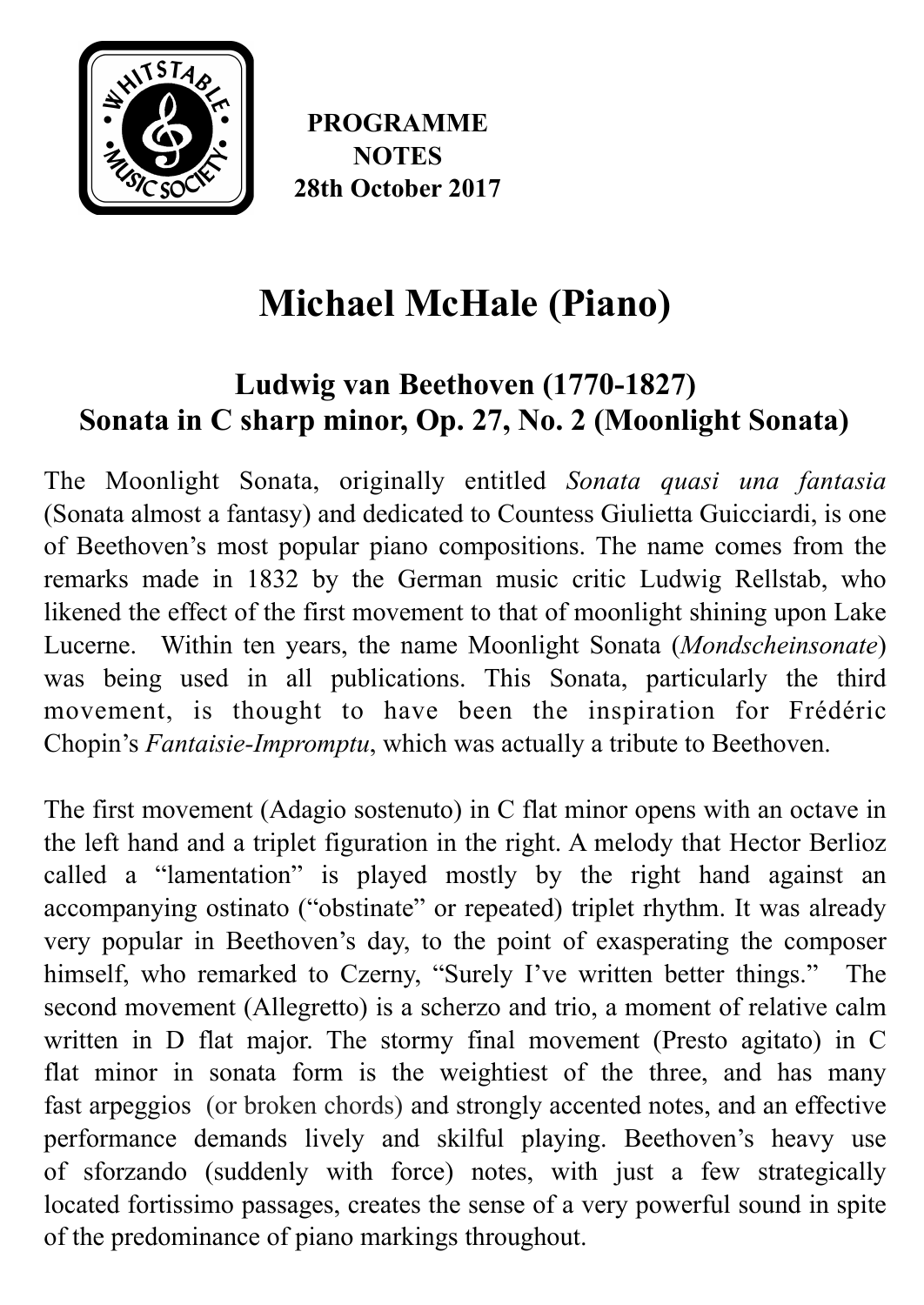#### **Frédéric François Chopin (1810- 1849)**

#### **1. Waltz in C sharp minor, Op. 64, No. 2 (1847)**

Chopin dedicated this piece, the second in Op. 64 and the companion to the [Minute Waltz](https://en.wikipedia.org/wiki/Minute_Waltz) (No.1), to [Madame Nathaniel de Rothschild](https://en.wikipedia.org/wiki/Charlotte_de_Rothschild). It consists of three main [themes](https://en.wikipedia.org/wiki/Theme_(music)). Theme A tempo is giusto [chordal](https://en.wikipedia.org/wiki/Chord_(music)) with a walking pace feel. Theme B, più mosso (faster), is a theme stated in running [eighth notes,](https://en.wikipedia.org/wiki/Eighth_note) with all harmony in the left hand. Theme C, più lento (slower), is a [sostenuto](https://en.wikipedia.org/wiki/Sostenuto) in the parallel key of C flat minor. The overall layout of the piece is A B C B A B. In an orchestrated version, it forms part of the ballet [Les Sylphides](https://en.wikipedia.org/wiki/Les_Sylphides) **(**a short, nonnarrative *[ballet blanc](https://en.wikipedia.org/wiki/Ballet_blanc)*).

#### **2. Mazurka in A minor, Op. 67, No. 4 (published in 1855**)

The last of the four Mazurkas in Opus 67 begins in the key of A major. It is comprised of three major sections and an ending that repeats the first two, suggesting a waltz like feel. However, in his typical "improvisatory-sounding" fashion, Chopin avoids the dance feel, instead playing with the tempo like taffy. Although this piece is rather short, it is still very beautiful but has much repeated material, forcing the performer to use much creativity to prevent repetition and boredom to set in.

#### **3. Ballade in F Minor, Op. 52, No. 4 (1843)**

This piece, dedicated Madame Rothschild, is considered the greatest of Chopin's four ballades and generally the epitome of romantic music. The ballade was said to be inspired from Mickiewicz's "*Budri*", a story of a father sending his sons to fight the enemy but ending up with three wedding feasts. The main Slavic theme in F minor is so haunting and mysterious, yet a little bit sad, and is slightly modified and repeated before a calming and serene octave section. The fieriest passage of rolling arpeggios concludes this most dramatic ballade with a 'triple forte' bass F and four massive ending chords.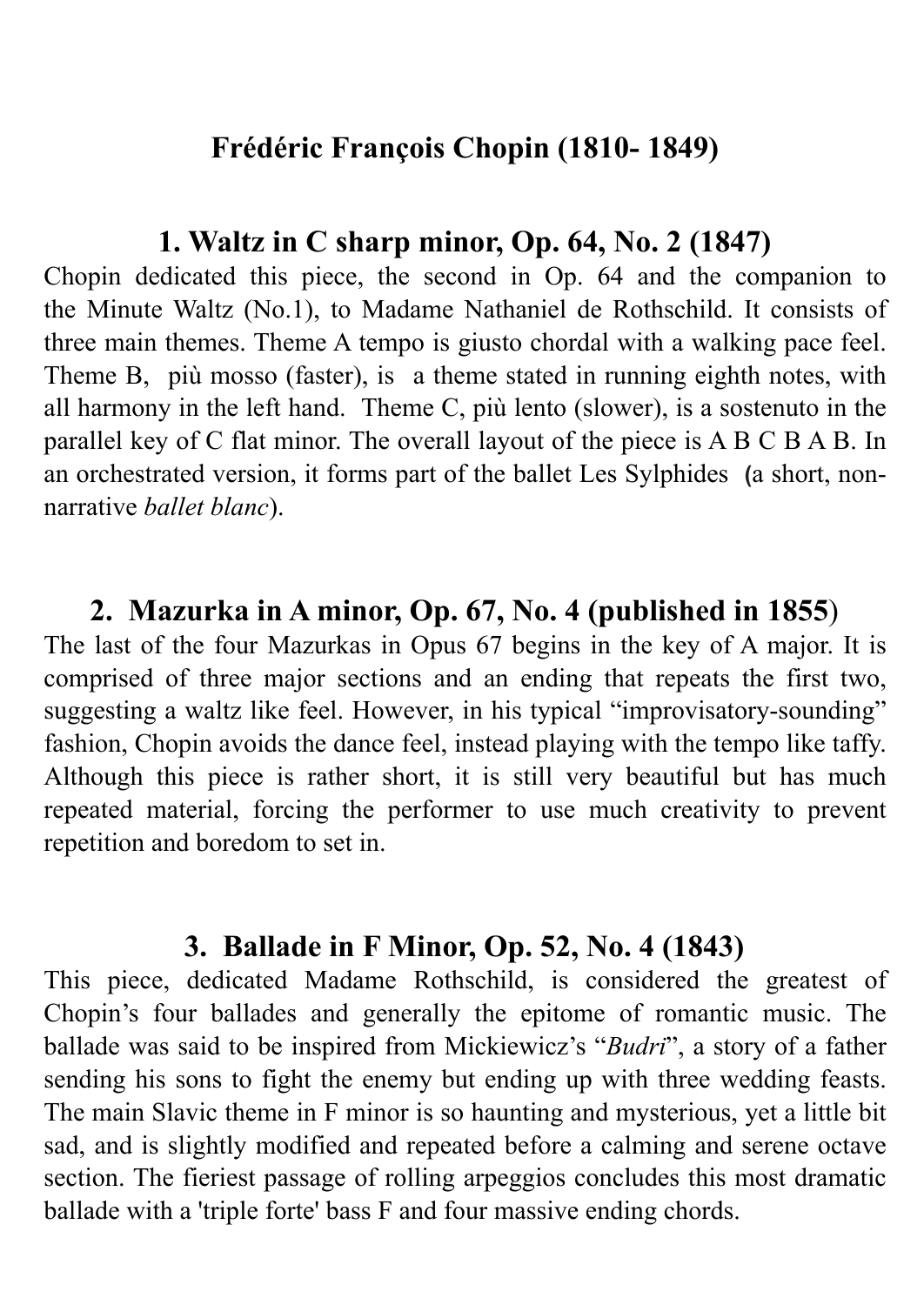#### **4. Nocturne in E flat major, Op. 9, No. 2 (1832)**

This piece, dedicated to Madame [Camille Pleyel](https://en.wikipedia.org/wiki/Camille_Pleyel), is regarded the most famous of Chopin's three nocturnes. It is in [rounded binary form](https://en.wikipedia.org/wiki/Rounded_binary_form) (A, A, B, A, B, A) with [coda,](https://en.wikipedia.org/wiki/Coda_(music)) C. It opens with a legato melody, mostly played piano, which is heard again three times, and also includes a subordinate melody, which is played with rubato. It is reflective in mood until it suddenly becomes passionate near the end. The new concluding melody begins softly but then ascends to a high register and is played forcefully in octaves, eventually reaching the loudest part of the piece, marked fortissimo. After a trill-like passage, the excitement subsides, and the nocturne ends calmly.

#### $\bullet$  \$ MTERVAL ��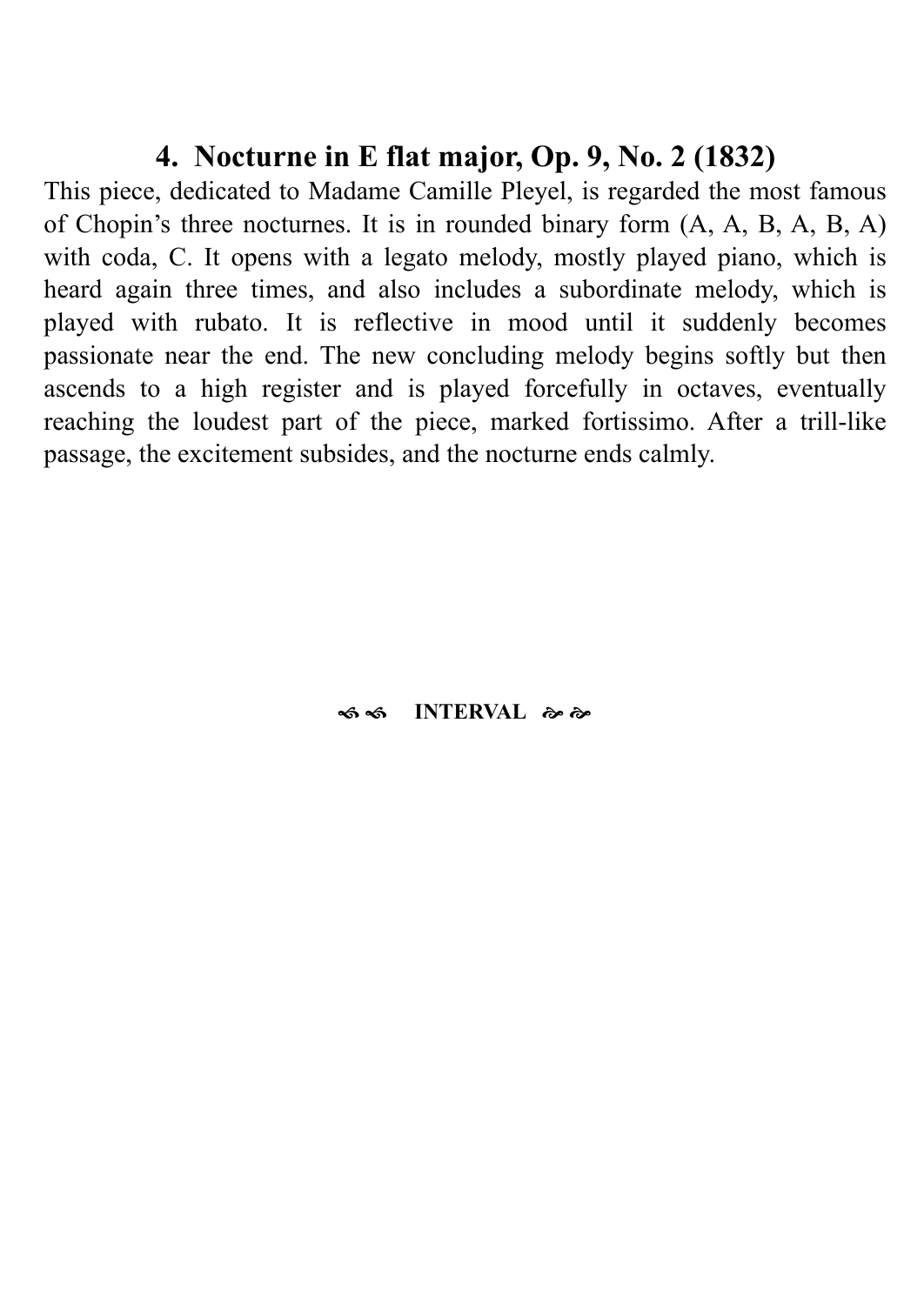### **Modest Petrovich Mussorgsky (1839-1881) Pictures at an Exhibition (1874)**

This work in ten movements was inspired by a visit to an art exhibition, each movement representing one of the drawings or artworks on display, interspersed with a recurring "Promenade" theme, or [intermezzo](https://www.britannica.com/art/intermezzo-music-and-theatre), that represents a visitor, the composer himself strolling through the exhibition. It was a memorial to his friend, the Russian artist Viktor Hartmann, who had died in 1873 at age 39. He completed this lengthy and fiendishly difficult [suite](https://www.britannica.com/art/suite) for solo piano in 1874, but at the time of Mussorgsky's death in 1881 from alcoholism, the piece had been neither performed nor published. His friend [Nikolay Rimsky-Korsakov](https://www.britannica.com/biography/Nikolay-Rimsky-Korsakov) tidied up the manuscript and had it printed in 1886.

After the opening "Promenade," the first four movements, are: "The Gnome," a depiction of an awkward dwarf conveyed through irregular rhythms and forceful outbursts; "The Old Castle," a solemn and lyrical portrayal of a [medieval](https://www.merriam-webster.com/dictionary/medieval) troubadour singing on the grounds of a grand [castle;](https://www.britannica.com/technology/castle-architecture) "Tuileries," a sprightly sketch of children playing in the Tuileries Gardens in Paris; and "Cattle," a ponderous characterization of the lumbering of a large Polish ox cart. The fifth movement, "The Ballet of Unhatched Chicks in Their Shells," represents a costume design by Hartmann for a children's ballet. The sixth scene evokes an image of "Two Jews: One Rich, One Poor" through the interplay of a strident melody in the lower register and a twittering chant-like theme in the upper. The folksy and cheerful quality of the seventh movement, "The Market at Limoges," is neutralized by the eighth, "The Catacombs," which casts an eerie shadow with ominous chords and variations on the recurring intermezzo. The last two scenes are the most renowned. "The Hut on Fowl's Legs" is a nightmarish portrayal of the cackling witch [Baba-](https://www.britannica.com/topic/Baba-Yaga)[Yaga](https://www.britannica.com/topic/Baba-Yaga) looking for her prey. She charges, bounding in a virtuosic passage in octaves, right into the tenth and final picture, "The Great Gate of Kiev." With a depiction of Hartmann's sketch of a proposed city gate topped by cupolas in which carillons ring, Mussorgsky brings the piece to a majestic close.